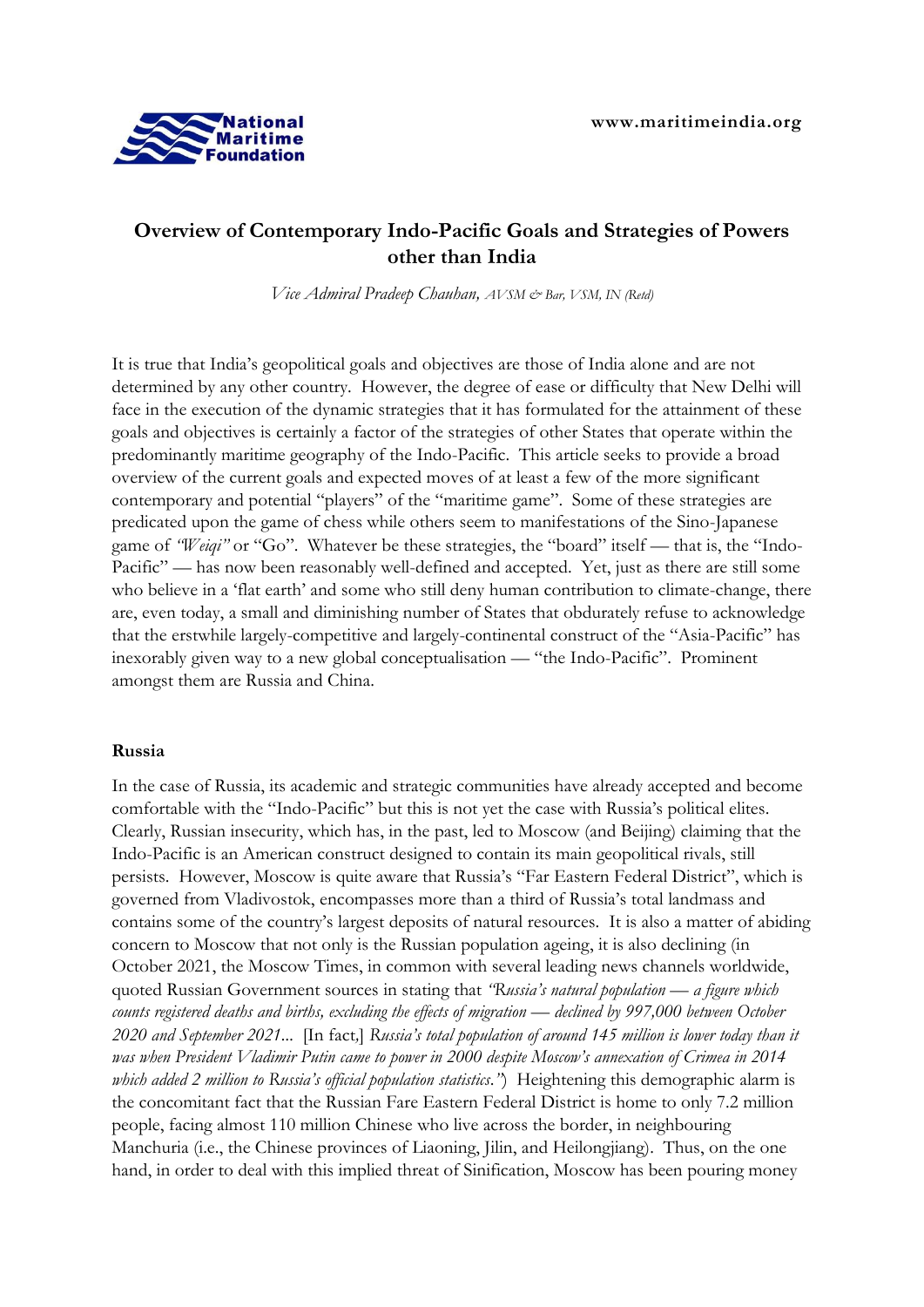into regional development, with an early consequence being the rapid development of Vladivostok and hence, an increase in its political heft. On the other, as Russia, financially oppressed by the economic sanctions imposed by the West, is steadily pushed into the arms of China, the centrality of "Pacific Russia" and the political weight that Vladivostok carries in the decision-making of Moscow is increasing inexorably.

Interestingly, the coinage of term "Indo-Pacific" is increasingly being seen in Moscow as reflecting a transformation of the "Asia-Pacific" that is taking place as a result of the inclusion of States located within the Indian Ocean and those on its rim, within the ambit of economic processes in East Asia. This is exemplified by the rapidly-growing criticality of the Indian Ocean segment of global transport routes and logistic (supply) chains between Europe and East Asia, via Africa and the Indian subcontinent.

Thus, it is, in this author's opinion, only a matter of time before Russian reluctance is overcome by geoeconomic realities and Moscow, too, accepts and adopts the "Indo-Pacific". The most important aspect is that Russia's short-term geopolitics within this region will probably be to hedge against Western economic sanctions by temporarily accepting a role as a "junior partner" to China, providing the latter with its desperately-needed energy by way of oil and natural gas, in return for the hard currency that is equally desperately needed by cash-strapped Russia. However, as Moscow accepts the Indo-Pacific as a geopolitical reality, the innate and enormous economic and military potential of Pacific Russia will come to the fore and will, shape Russia's own economic and noneconomic goals that could well be largely independent of those of Beijing. Consequently, over the medium term, Russia's Indo-Pacific gameplay will see the formulation and execution of geostrategies designed to attain these new geoeconomic and nongeoeconomic goals. The assurance and insurance mechanisms that will need to be provided by the instruments of Russia's foreign policy, namely, Russian diplomacy and Russian maritime military power, will play an increasingly large role and the flexing of maritime muscle in covert (fleet-in-being) and overt (increased naval exercises and deployments) are very likely manifestations. New Delhi, while determining its own strategies for the attainment of India's eight principal maritime objectives, will need to factor this geopolitical likelihood.

### **China**

China appears to believe that it is the *raison d'être* of the entire concept of the Indo-Pacific, which it perceives to be a US-driven construct aimed at the geoeconomic, military and geopolitical containment of China, through the development and strengthening of bilateral and multilateral ties with countries of a "stretched" Asia-Pacific that now includes India. China's game moves within the western segment of the Indo-Pacific — especially the East China Sea, the South China Sea and, to a lesser extent, Oceania, have been the subject of intensive and extensive analysis and little is to be gained by regurgitating these many analyses. China's maritime gameplay relative the eastern segment of the Indo-Pacific, namely, the Indian Ocean, is of greater interest to Indian readers but, paradoxically, has received comparative less attention from the Indian and international strategic community. The first issue that merits attention is why China would want to be a major player of the Indian Ocean game in the first place. In other words, what compels China to move into the Indian Ocean, far from the concentrated powerbase it has established closer to its own shores? The answer, I posit, lies in China's desperate need to assure domestic societal-stability, which it perceives to be the fundamental precondition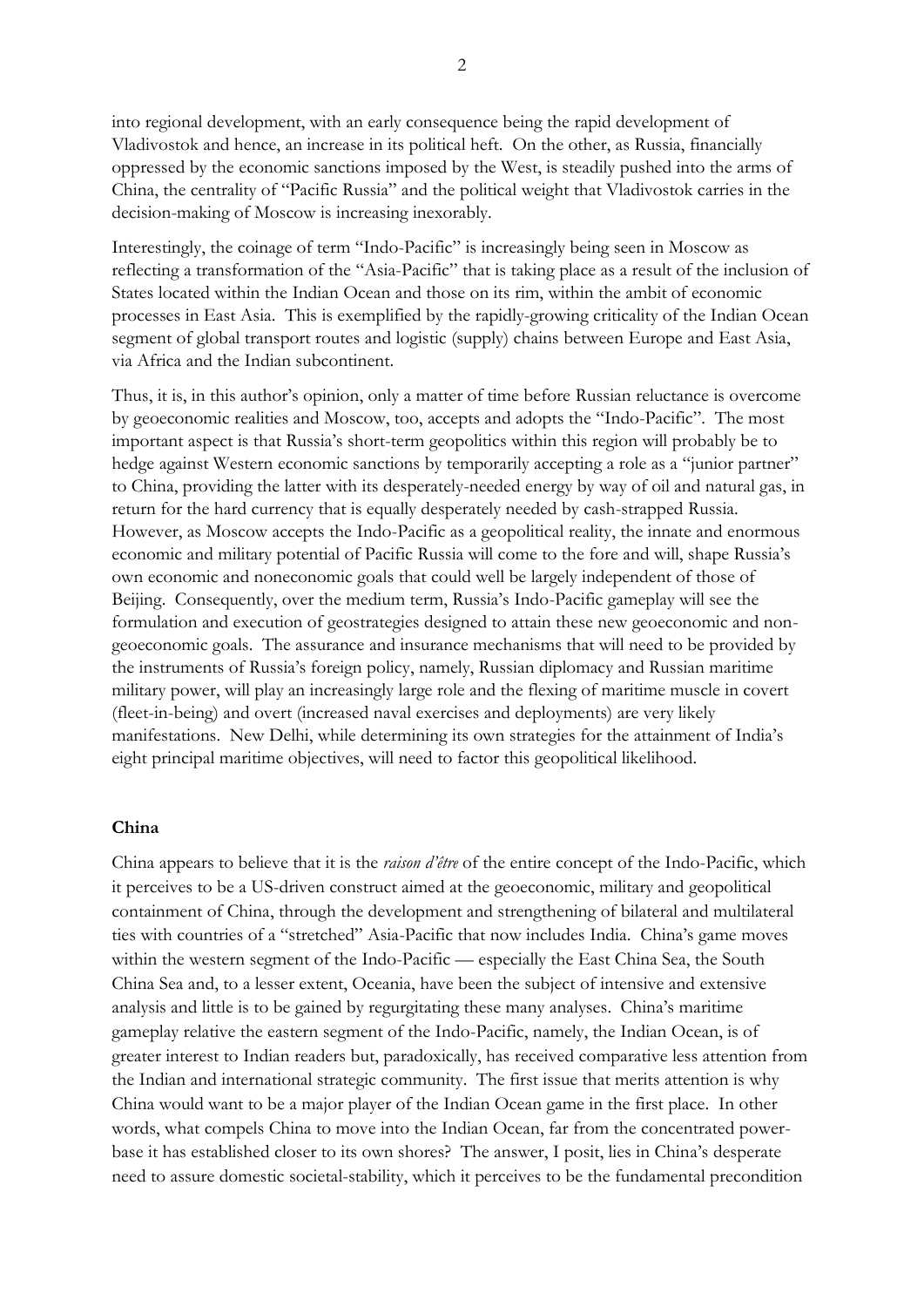for regime survival — in other words, the continued existence of the Communist Party of China

3

(the CPC). It is instructive to remember that the core national interest of most countries is the material, economic and societal well-being of the people[s] of the country in question. In the case of the contemporary PRC, however, the "people[s] of China" have been conflated with the CPC. The core national interest of China, therefore, becomes 'Regime Survival', where the survival and wellbeing of the regime is equated to the survival and wellbeing of the people themselves. There is considerable evidence of this — as witness the extensively-quoted 1973 statement of Chairman Mao Zedong, forcefully reiterated by China's State news agency, *Xinhua*, after the 19<sup>th</sup> National Congress of the Communist Party of China (CPC) held in Beijing between 18 and 24 October 2017, *"Party, government, military, civilian, and academic; east, west, south, north, and centre, the Party leads everything"*. With this sort of conflation and given that China's centralised autocracy cannot afford to allow the sorts of societal venting mechanisms that characterise democracies, for the CPC, the sum of all fears is economically-driven mass-scale societal unrest. China's efforts to create a sufficiently vibrant domestically-driven economy have run into enormous difficulties. There is reason to believe that contemporary China might well be facing a serious food shortage caused by COVID-19-induced disruptions of food-supplies, plus catastrophic-flooding in the Yangtze River-basin (China's largest agricultural region), plus three huge typhoons hitting NE China, plus locust-swarms and fall armyworm infestations — in short, the very stuff that constitutes nightmares in the collective minds of the CPC. China is consequently forced to depend upon an externally-oriented economy. In fact, China's merchandise-trade accounts for as much as 40% of the country's GDP (which, in 2020, was estimated at US\$ 14.72 trillion [Nominal]). Some 90% of this merchandise trade (amounting to US\$ 4.86 trillion) moves by sea, with 50% having to transit the waters of the Indian Ocean. This massive dependence upon seaborne imports and exports, based as it is on 'just-in-time' logistics, is hugely sensitive to disruption. Consequently, not only is the ability to break out into the open sea — at will — a critical necessity, the subsequent need for China to shape and protect its Sea Lines of Communication (SLOCs) is no less vital. However, being able to break out into maritime power in this fashion has always been a significant challenge for China. On the one hand, China has a very impressive length of coastline. At 14,500 km, it is almost twice that of India's 7516 km. On the other hand, nowhere does this coastline of China's provide the country with unfettered access to the distant seas upon which much of China's economy depends. What China sees when it looks seaward is a near continuous chain of States such as the USA, Japan, Taiwan, and Vietnam, all of which are inimical to it and can, in times of geopolitical tension, make any seaward exit of Chinese merchant ships or warships extremely risky.

Within the Chinese littoral itself, Taiwan and its navy poses the most immediate obstacle to Chinese naval ambitions. Taiwan exemplifies the central dichotomy in Chinese naval thinking. On one hand, the PLAN has long adopted a doctrinal approach of projecting a defensive perimeter up to the first island chain, stretching from Okinawa to the Spratly Islands, or even more ambitiously to a second island chain that encompasses even Guam and the Philippines. This would entail a strategy of sea control via major surface combatants and advanced submarines. On the other hand, as long as an island as large and as fortified as Taiwan stays outside Beijing's control and maintains close security ties with the United States, such a strategy is simply unfeasible. In effect, Taiwan turns the Western Pacific into a zero-sum game, giving very significant 'forward-basing' advantages to whomsoever it aligns with. China cannot hope to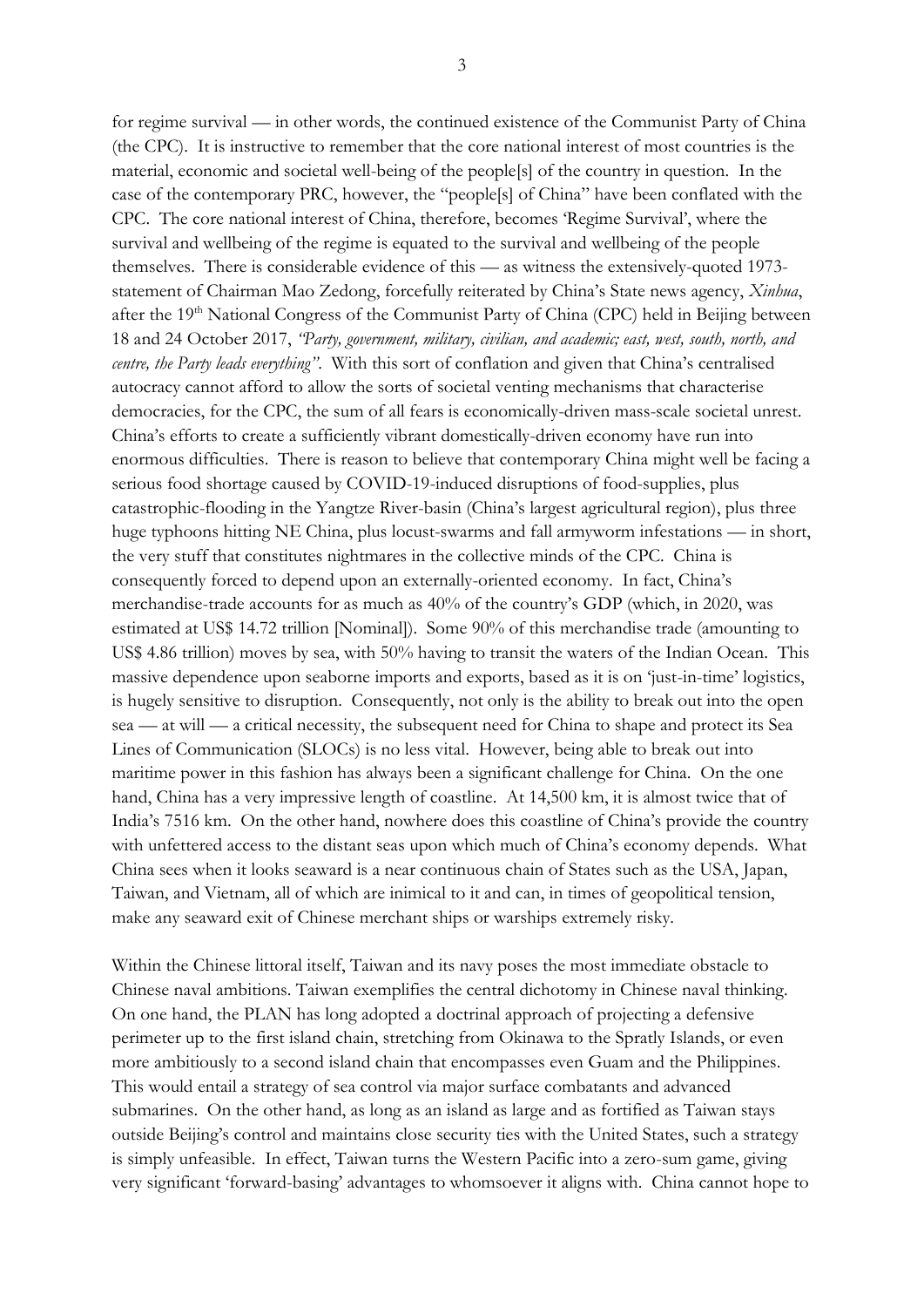break out of the littoral and project power farther away without first asserting control over Taiwan. To mitigate this geographical aberration, China's objective necessarily shifts to one of attempting to achieve 'sea control' (a concept that always incorporates 'sea denial' — what the Americans call Anti-Access/Area Denial [A2/AD] — within it) through advanced long-range and anti-satellite missiles and directed energy weapons. This is what is often referred-to as a 'Mature Precision Strike Regime' (MPSR). However, the effort to establish an MPSR notwithstanding, China's maritime geography compels it to wrestle with the challenge of the division of naval forces by theatre, thereby weakening the overall concentration of power. Moreover, Chinese shipping suffers from additional vulnerabilities in the transiting the Indian Ocean chokepoints comprising the Strait of Malacca, the Sunda Strait, and, the Lombok Strait. Since China does not possess a coastline on the Indian Ocean, this denies safe havens to its merchant shipping as well as its naval Fleet. This realisation drives Beijing's frenetic efforts to build blue-water naval assets and establish deep-water ports in Myanmar, Bangladesh, Pakistan, etc. Fundamentally, all this reflects a very strong Chinese desire to overcome the constraints imposed upon her by her maritime geography and defines in substantial measure, the maritime strategy that China has formulated and must execute in its endeavour to attain its geoeconomic goals — a very substantive one being to assure the security of Chinese oil-imports across the Indian Ocean. The centrality of this goal may be gauged by the fact that oil-demand in China, which is the world's top oil importer, remained strong throughout 2020, even as the COVID-19 crisis hammered global appetite. In fact, Chinese imports rose 7.3% to a record of 542.4 million tonnes or 10.85 million barrels per day (bpd)! Although three major overland crude-oil pipelines — the Skovorodino-Daqing feeder-link of the Eastern Siberia Pacific Ocean (ESPO) pipeline, the Kazakhstan-Xinjiang pipeline, and, the Maday/Kyakpyu-Kunming pipeline — feed crude-oil into China, even taken together they account for less than 13% of China's current oil imports. 87% of China's imports must still come by sea. Consequently, China must necessarily forge its maritime strategy such that the 30-35 Very Large Crude-oil Carriers (VLCCs) that are present on any given day in the Indian Ocean, are afforded preventive and curative protection.



Picture Credits: Tomas Pueyo, "What China Wants and Why", https://unchartedterritories.tomaspueyo.com/p/what-china-wants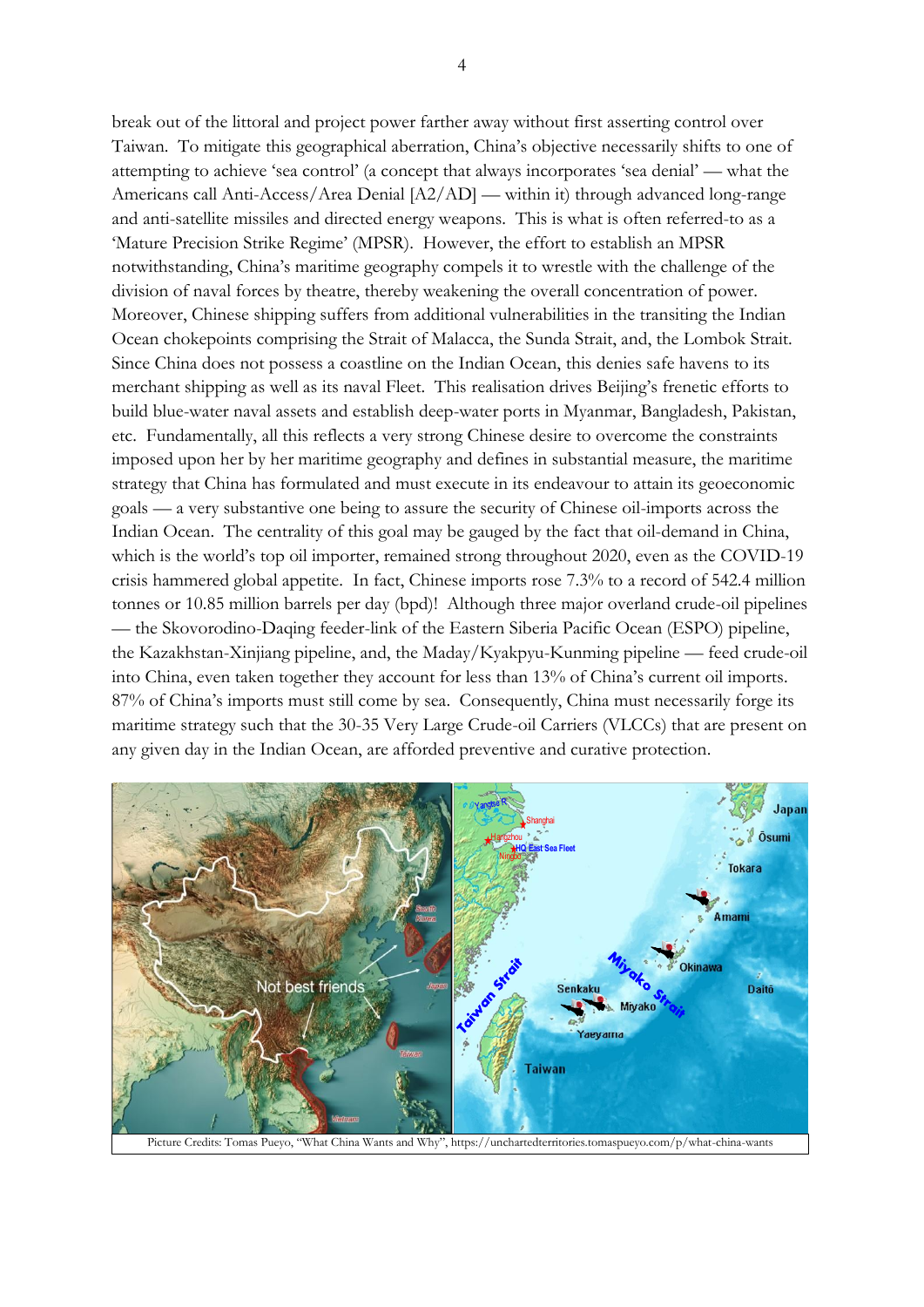**USA**

As in the case of China, US maritime strategy within the Indo-Pacific is too well known and too comprehensively analysed to bear any substantial repetition here. One important aspect, that bears repeating, however, is that even the post-Trump US construct of the Indo-Pacific remains circumscribed by the areas of operational responsibility assigned to the three directly-concerned unified combatant commands, namely, the Indo-Pacific Command (INDOPACOM), the Central Command (CENTCOM), and, the Africa Command (AFRICOM), as may be seen from the accompanying diagram.



For the USA, the Indo-Pacific construct enables the formulation and dissemination of a counternarrative to the Sinocentric restructuring of the region and offers a means to rebalance US foreign, security, and economic policies towards China. Given the staggering volume of literature available on the subject, perhaps the following bulleted summary of six major objectives of the US strategy within the Indo-Pacific would be sufficient:

- Provide alternatives to the Belt and Road Initiative (BRI) within the Indo-Pacific.
- Secure freedom-of-navigation within the Indo-Pacific.
- Maintain the existing rules-based international order.
- Ensure free, fair, and reciprocal trade between the US and the region through bilateral trade agreements.
- Strengthen the credibility and effectiveness of the 'QUAD' and pursue the QUAD actionagenda emanating from the online "Leaders' Summits" of 12 March 2021 and, just six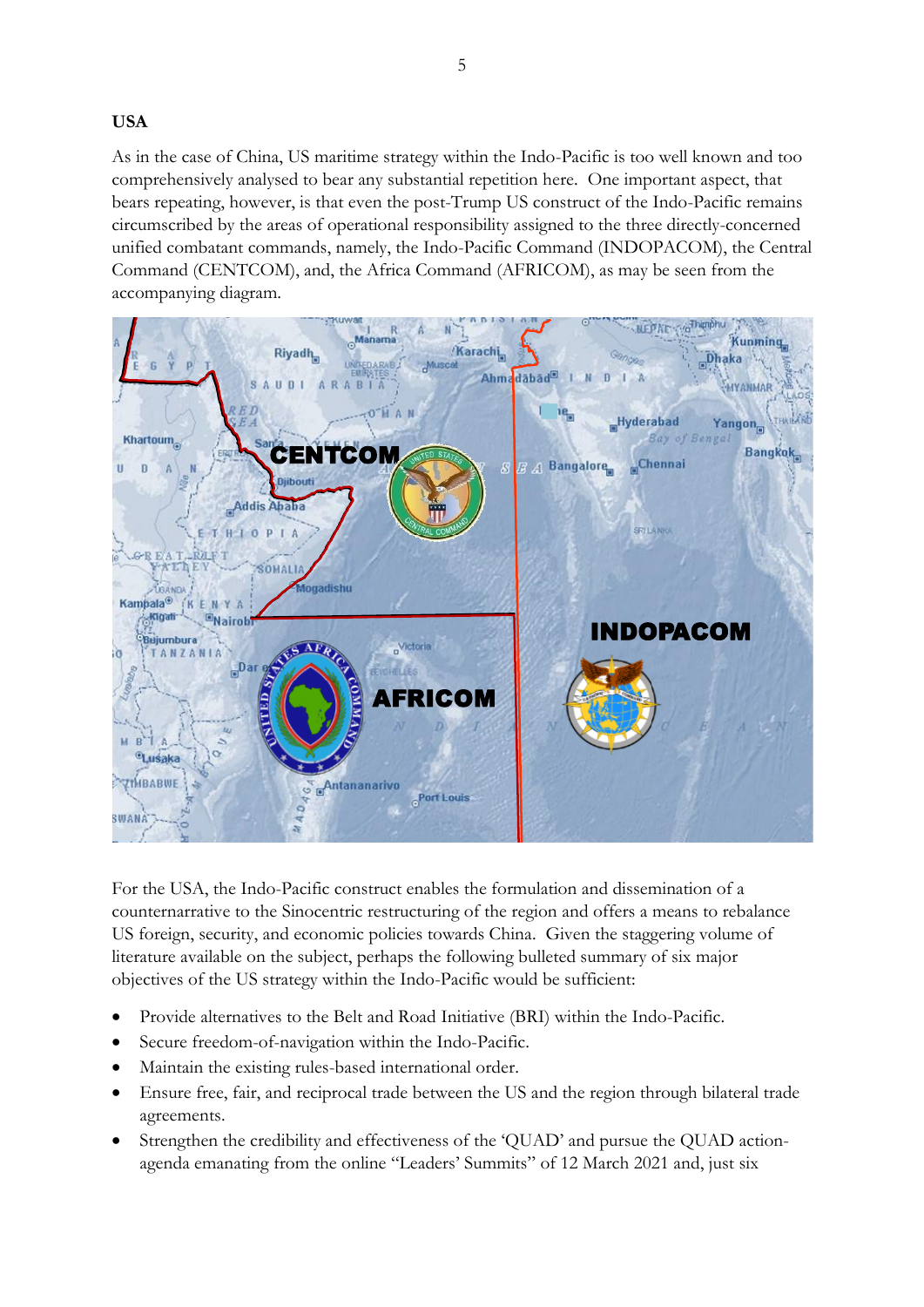months later, the first in-person Leaders' Summit of 24 September 2021. In particular (and over and beyond the immediate goal of combating the COVID-19 pandemic):

- Preserve a free, open, rules-based order that is rooted in international law.
- o Bolster security and prosperity in the Indo-Pacific and beyond.
- o Protect the freedom of navigation and overflight.
- o Support the region-wide establishment and proliferation of disaster-resilient infrastructure, including the greening and decarbonizing of major shipping ports in all four member countries.
- o Promote 'quality infrastructure' as opposed to merely 'inexpensive infrastructure' through the "Quad Infrastructure Coordination Group" and the 'Blue Dot Network'

### **Japan**

Japan's maritime strategy remains founded upon former Prime Minister Shinzo Abe's concept of a Free and Open Indo-Pacific. Within the eastern segment of the Indo-Pacific, that is, the Pacific Ocean in general and the north-western Pacific in particular, Japan faces short-term existential threats from North Korea and China (the latter in the eventuality of a Chinese attempt to forcibly take-over Taiwan and the resulting US intervention). In contrast, in the western segment (the Indian Ocean) and outside of the QUAD common commitments mentioned above, the main geoeconomic goal of Japan is to assure the safety of thrust of the country's energy-imports by way of crude-oil from the Persian Gulf. Like any country that has a substantial single-commodity vulnerability (for Japan this is actually a dual vulnerability engendered by its enormous dependence upon the import of food and crude-oil), Japan has formulated maritime strategies that seek, in the first instance, to ensure the long-term political stability of its import-sources. This is a matter of little or no concern where food-imports from politically stable countries such as Australia is are concerned, but is a massive worry in terms of oil-imports given the extreme political fragility of Persian Gulf States. Japan's strategy is accordingly aimed at the promotion of sub-regional stability through the provision of economic security (since economic factors play such a large role in societal instability). The provision of economic assistance by Japan to West Asia and East Africa also enables the diversification of crude-oil supply-chains, thereby catering for geopolitical turbulence in the Persian Gulf that could lead to the temporary closure of the Strait of Hormuz. Since all of Japan's imports of crude oil move along established international shipping lanes (ISLs) Japan's maritime strategy also seeks to ensure that these oceanic areas through which these shipping routes pass are themselves secure. This drives the JMSDF presence in the north-western Indian Ocean. A broad overview of the Japanese strategy is depicted in the accompanying diagram: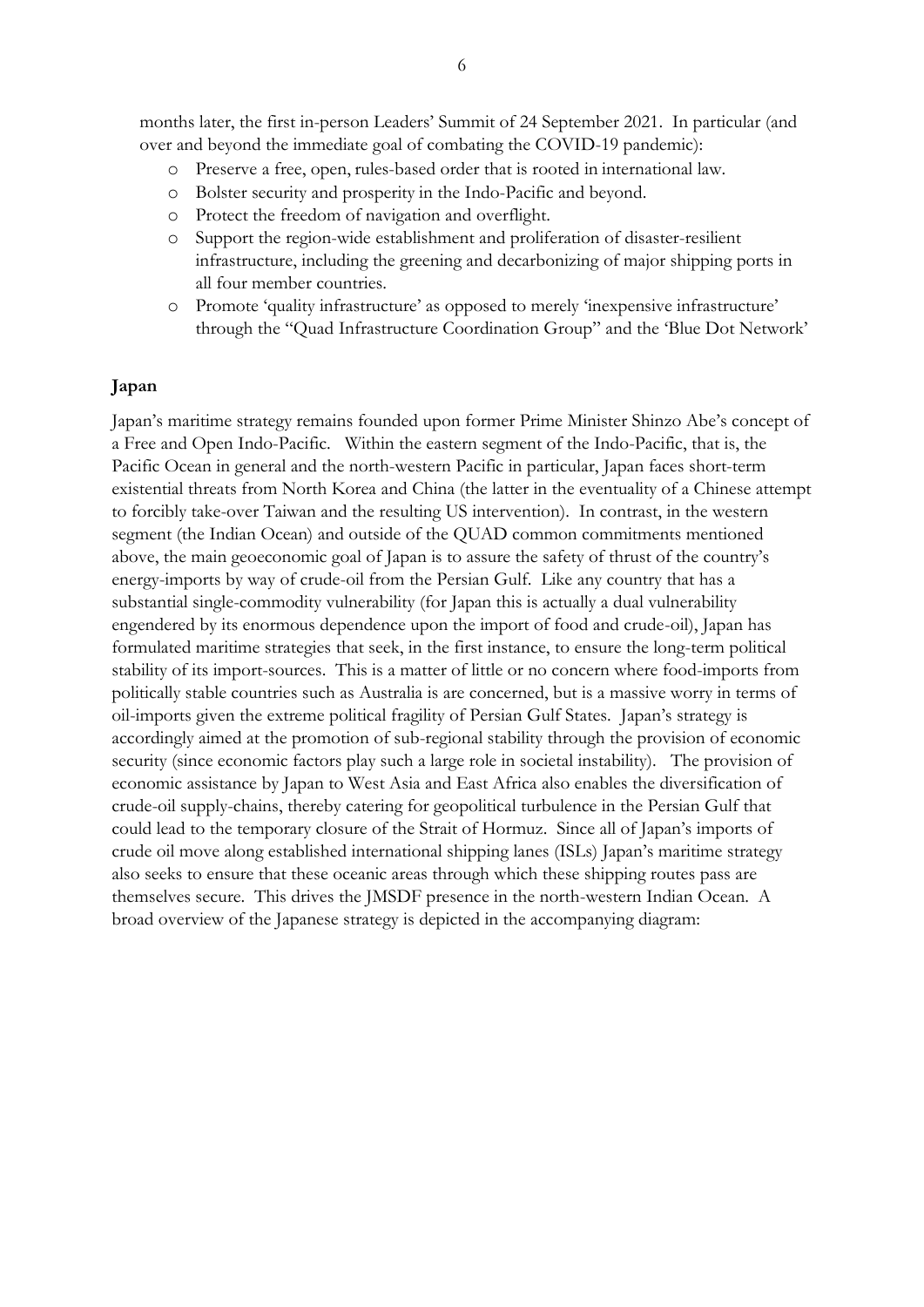

## **Australia**

Australia's Indo-Pacific strategy is circumscribed by its treaty-alliance with the US (ANZUS), Canberra's continual reappreciation of the rise of China, and its long-standing, deep interest in the South Pacific (Oceania). For the first quarter of the current century, Australia, which was the first country to use and promote the use of the term "Indo-Pacific", largely perceived the region as a space where *"China's growth is accelerating shifts in relative economic and strategic weight"*… such that its *"power and influence are growing to match, and in some cases exceed, that of the United States"*. However, between 2018 and 2020, there was a strong Australian push-back again China's interference in Australian domestic politics — through espionage, economic blackmail, and attempts to buy off Australian politicians. China has (typically) retaliated against Australian trade, banning seven categories of imports ex-Australia, while Canberra has publicly voiced its suspicions of China as the [possibly-deliberate] initiator of the COVID-19 Pandemic. As things stand, Sino-Australian relations are at fast-approaching a nadir. In contrast, US-Australian ties, which are founded upon the (now bilateral) ANZUS Treaty, have only grown stronger. Moreover, AUKUS (2021) appears to have overshadowed ANZUS and is driving Australia's defence industry, especially in the Northern Territory which, having surrendered the port of Darwin to China's Landbridge company in 2015 in a deal that gave the company total operational control of the port and 80 per cent of ownership of the land and facilities, now appears to be trying to reinvent itself as the point of the Australian defence spear.

In terms of Australia's current maritime strategy, it needs to first be acknowledged that the Indian Ocean has historically had a lower strategic priority for Canberra than had the Pacific in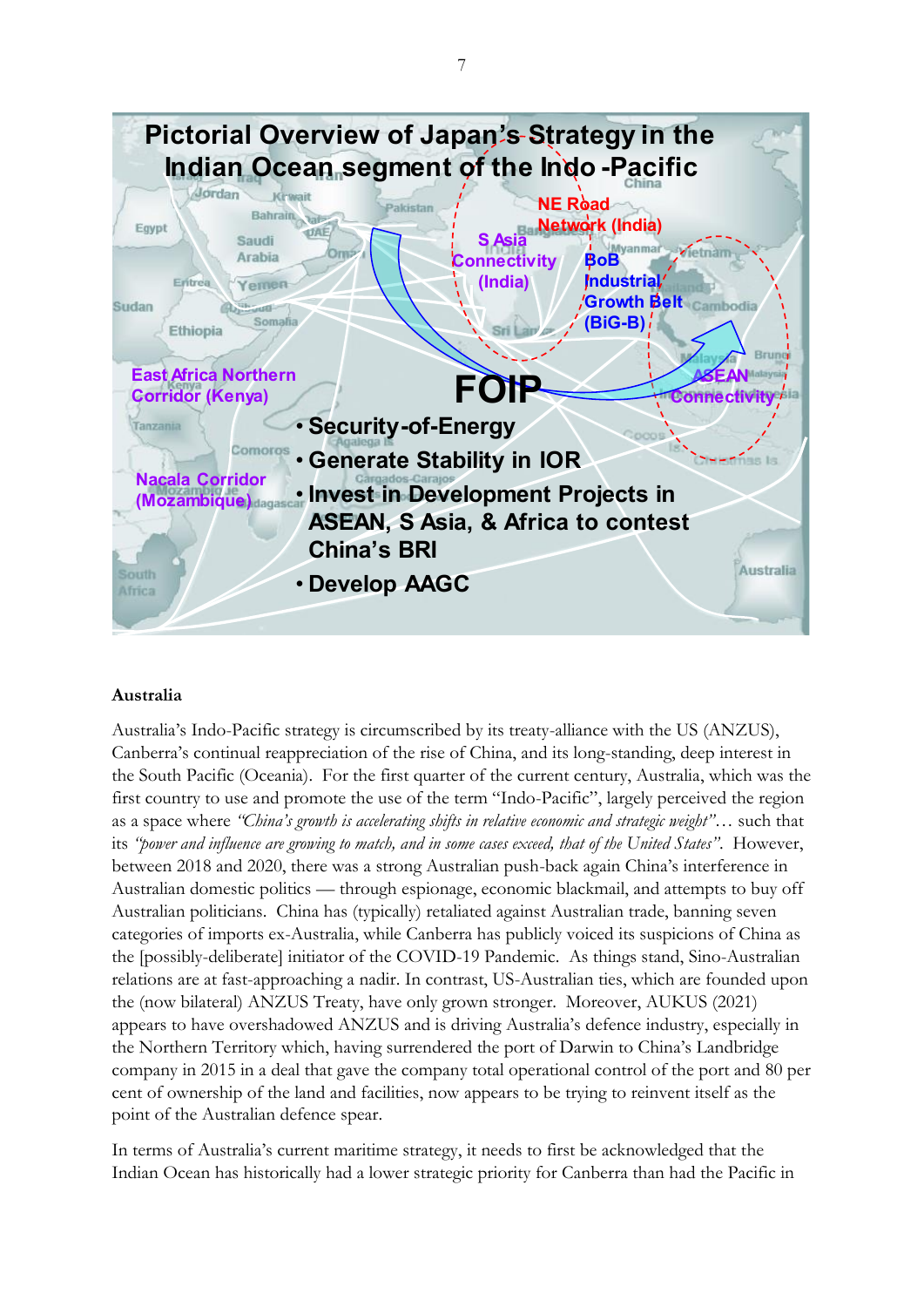general and the South Pacific in particular. Of late, however, Canberra has realised that the depth of the Chinese penetration in the Indian Ocean can no longer be ignored and Australia can no longer afford to focus exclusively on the Pacific but must increasingly factor the Indian Ocean into its strategic calculations. Australia is, of course, also hedging against the possibility of the end of a US-centred regional order, although the establishment of AUKUS seems to have caused apprehensions to recede somewhat. Canberra does, however, remain alive to the geopolitical swings and lurches of successive US administrations. It is accordingly exploring network diplomacy as an important component of its to strengthen its collaboration with Indo-Pac countries other than the USA and China. As in the case of India, Japan and the US, Australia's commitment to strengthen the credibility and effectiveness of the 'QUAD' and pursue the QUAD action-agenda forms an important facet of its maritime strategy.

Where India is concerned, Australia had long been sceptical of New Delhi's capacity, capability and political willingness to balance China. However, this perception changed after the India-China clashes in Doklam (2017) and Galwan (May 2020) and the growing engagement of the Royal Australian Navy with the Indian Navy in combined exercises, especially those of the MALABAR series, and the bilateral AUSINDEX (the fifth edition of which was held off the Northern Territory, in September, 2021). In June of 2020, India and Australia signed a Comprehensive Strategic Partnership as well as a "Joint Declaration on a Shared Vision for Maritime Cooperation in the Indo-Pacific", and two key defence agreements, namely, the Australia-India Mutual Logistics Support Arrangement, and the Defence Science and Technology Implementing Arrangement.

## **France**

France is the only European nation with a significant presence in both, the Indian Ocean (La Reunion, Mayotte, Tromelin, Îles Glorieuses, Juan de Nova, Bassas da India, Europa) and the Pacific (including New Caledonia and French Polynesia). Therefore, an Indo-Pacific maritime perspective comes naturally to it. A broad overview of the geoeconomic and non-geoeconomic goals that French strategy within the Indo-Pacific seeks to attain may be obtained through the following bulleted summary:

- Protect French territories and overseas citizens.
- Assure a central role for France in the region.
- Sustain a regional perception of being a mediating, inclusive, and stabilising "resident" power.
- Focus upon both, traditional and non-traditional security issues (naval security, cybersecurity, MDA, HADR, disaster resilience, climate-change, etc.)
- Support and uphold a rules-based international order that will ensure maritime security and critical trade links, increase arms exports from France, and, curb nuclear proliferation and terrorism.
- Maximise cooperation with India and ASEAN.
- Strengthen the role and visibility of the EU.
- Promote the admission of the EU into the East ASEAN-led fora, especially the East Asia Summit (EAS).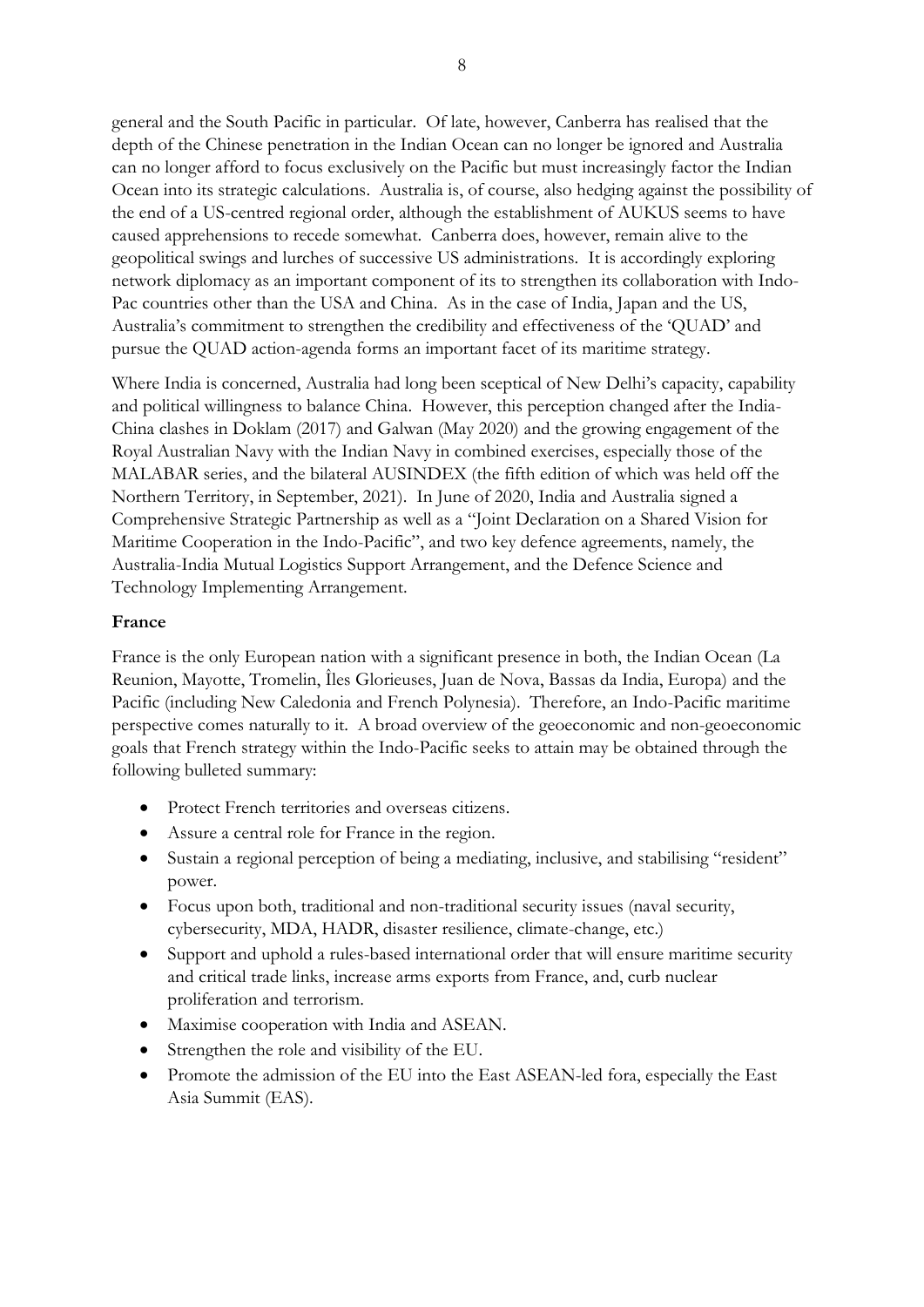## **Germany**

In August of 2020, Germany issued its "Policy Guidelines for the Indo-Pacific" (*Leitlinien*), wherein it identified the eight core regional interests that its strategy would seek to promote, namely:

- Peace and Security throughout the region.
- Diversifying and deepening of relations with States of the region, as also with States operating within it.
- Promotion of multilateral economic and security structures
- Preservation of open shipping routes
- Promotion of open markets and rules-based multilateral free trade
- Digital transformation and connectivity
- Environmental protection and socially-compatible growth
- Access to fact-based information

Germany has formulated a two-pronged strategy to promote the above-listed interests. On the one hand, it will support:

- Joint European approaches.
- Multilateralism.
- A rules-based order.
- UN SDGs.
- Human Rights.
- Inclusivity.
- Centrality of ASEAN and ASEAN-led multilateral fora.
- A multiplicity of critical supply-chains.

On the other hand, it will oppose:

- Efforts to contain the growth of any specific State.
- The rise of strictly bipolar structures.

## **Conclusion**

In sum, the wide acceptance of the Indo-Pacific construct signals a return of the pendulum of global power to Asia, after several centuries of European and Western centrality, during which the Atlantic Ocean was considered to be the centre of gravity of global economic activity. Although the Indo-Pacific encompasses a very large continental element comprising the Russian and Eurasian landmasses, it is predominantly a "maritime" space. That said, and the US Trumpadministration's assertions notwithstanding, it is important to bear in mind that the Indo-Pacific is not, in and of itself, a "strategy". It is, instead, a "strategic geography" within which several countries, including India, of course, formulate and execute a number of cooperative, collaborative, competitive and even confrontational strategies. It would be prudent for Indian maritime thinkers to keep a weather eye on these.

\*\*\*\*\*\*\*\*\*\*\*\*\*\*\*\*\*\*\*